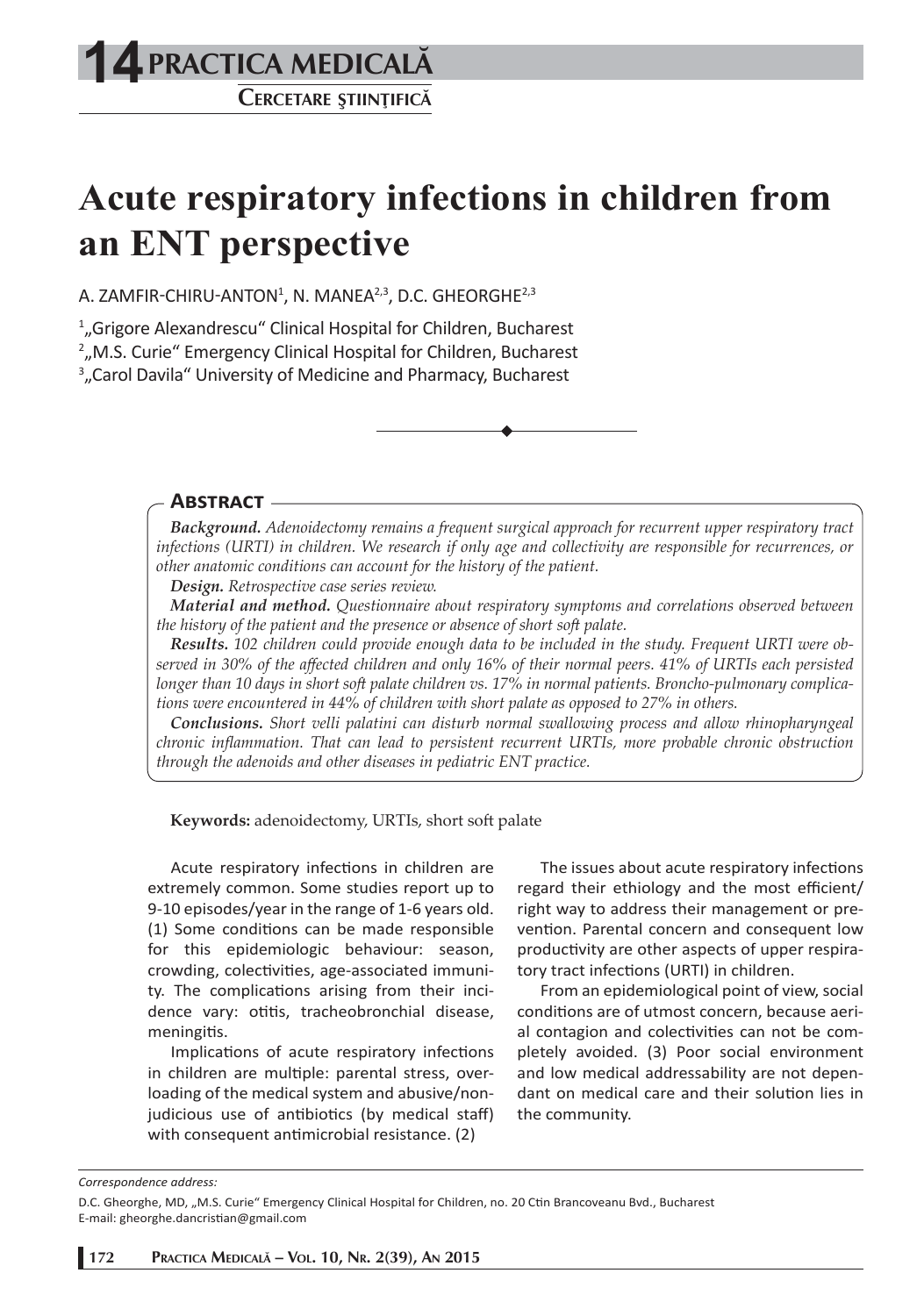The goal of this paper is to possibly demonstrate/hypothesize other (e.g. anatomical) factors contributing to recurrent acute respiratory infections in children, with arguments from the experience of our pediatric ENT department.

#### **MATERIAL AND METHOD**

102 children admitted into our pediatric ENT department for adenoidectomy, between January 2011 – December 2012, were enrolled in the study. An informed consent was obtained from each parent.

Every parent of the patients enrolled was asked to fill a questionnaire, regarding the upper respiratory infection history of their children. The addressed issues were: number of episodes of URTI/month, length of URTI (less or more than 10 days), broncho-pulmonary complications associated with URTI and cough as a persistent symptom among other symptoms of the acute respiratory disease. We introduced the last mentioned issue only later in the study, so only 64 patients answered the question regarding cough.

The children were admited and operated in our department, with adenoidectomy performed, by Beckmann curette technique, under general anesthesia. Local appearance of the pharynx, uvula and velli palatini was noted visually by the senior surgeon and recorded into the medical data. The soft palate was appreciated as being short or normal, subjectively. Figure 1 shows a typical aspect, with large distance from the velli palatini to posterior pharyngeal wall and bifid uvula.

The recorded data were used to assess the incidence of short soft palate in adenoidectomy patients. The association of specific URTI symptoms with this anatomic condition were researched.

#### **RESULTS**

Data obtained from the questionnaires are presented in Table 1 and 2.

The incidence of frecquent URTI (more than 1 episode each month) in adenoidectomy children with short soft palate is 29.4% as compared to  $16\%$  (χ2 -test = 0,016) in normal peers. The difference is statistically significant.

In 41% of the adenoidectomy patients with short velli palatini, duration of each URTI was longer than 10 days, versus 17% in normal children (χ2-test = 0,0003), also significantly different.

Broncho-pulmonary complications and cough dominate clinical symptoms and disease in 44% of short palate patients but in only 18% for the others  $(\chi2= 0,0001)$ . Persistent cough was seen predominantly in chidren having the palatal incompetence, even if not as overt malformation and other specific symptoms.

#### **DISCUSSIONS**

Nasal anatomical conditions can predispose to particular/prolonged courses of infectious diseases of the nose. The responsible mechanisms could be: chronic obstruction that leads to poorer clearance of nasal mucus, eventually promoting local bacterial growth. Consequent hypoxia of the nasal mucosa favors further ciliary damage. Local inflammatory disease of the nasal mucosa from other diseases can also contribute to recurent local bacterial infections.

It has been cited in the literature that one condition promoting recurrent infections of the upper airways is pharyngo-laryngeal reflux.  $(4)$ It does so by maintaining an inflamatory status of the rhinopharynx, as stated by some authors.

|  | TABLE 1. Summarized data from patients' questionnaires |
|--|--------------------------------------------------------|
|--|--------------------------------------------------------|

|                                     | No. of<br>children | %   | <b>Short Soft</b><br>Palate | %     | Normal soft<br>palate | %   |
|-------------------------------------|--------------------|-----|-----------------------------|-------|-----------------------|-----|
| Total                               | 102                |     | 34                          |       | 68                    |     |
| $>1$ URTI/month                     | 21                 | 20% | 10                          | 29.4% | 11                    | 16% |
| URTI with $> 10$ days duration each | 26                 | 25% | 14                          | 41%   | 12                    | 17% |
| Broncho-pulmonary complications     | 27                 | 26% | 15                          | 44%   |                       | 18% |

|                                          | No. of<br>children | %   | <b>Short Soft</b><br>Palate | %   | Normal soft<br>palate | %   |
|------------------------------------------|--------------------|-----|-----------------------------|-----|-----------------------|-----|
| Total                                    | 64                 |     | 20                          |     | 44                    |     |
| Cough dominating the clinical<br>picture | 22                 | 34% | 10                          | 50% | 12                    | 27% |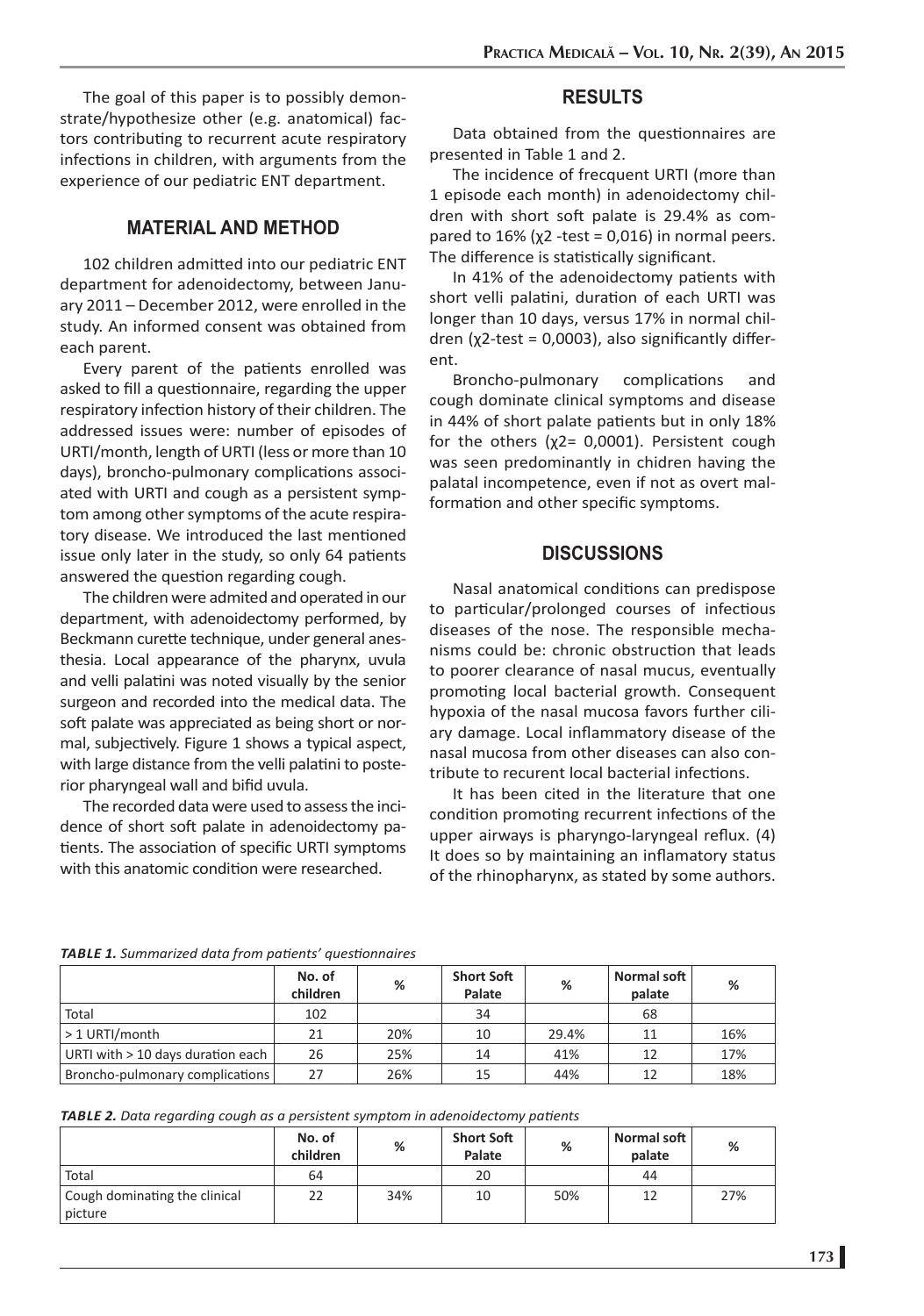Lack of normal continence of the natural muscular ring of the rhinopharynx, as seen in our short soft palate patients, could be responsible, at least in part, for such condition.

Being a tertiary referal and a large surgical pediatric ENT center, most of our surgery comprises adenoidectomy as a standard approach for chronic inflammatory conditions and obstruction of the nose. It is a common approach in pediatric ENT. (5) We found that in many children submmited to this kind of surgery, short palate is a common finding, more than its prevalence in normal population  $(6)$  (33,3% from our adenoidectomy patients). Due to the risks that this anatomical condition predisposes postoperatively (velopharyngeal incompetence in selected cases after adenoidectomy) (7), we tried to evaluate the incidence of such children ongoing adenoidectomy and compared their ratio to the risk of the same malformation in the general population. The figures are statistically significant.

As long as the most common issues that are presented as main reasons to perform adenoidectomy, from a patient's history point of view, are frequent URTIs and the difficulty to manage them, the question about the role of short palate in this condition can be discussed.

In our study, the number of upper respiratory infections that a child could have before performing adenoidectomy in our department was higher in children presenting with a short palate (30% vs 16%). Also, acute respiratory episodes with a longer duration (more than 10 days) had a higher incidence in these patients: 41% vs 17% than in their normal pharyngeal counterparts. That figures suggest that an abnormal status of the nasal/ nasopharyngeal mucosa favors long and reccurent relapses of acute respiratory infectious disease.

The incidence of pulmonary complications associated with URTI was significantly higher in short palate children (44% vs 18%). Cough, as a main symptom, was also seen in 50% abnormal children vs 27% in normal ones.

Adenoid obstruction of the posterior nasal passage can promote less clearing of the nasal secretions and enhance microbial inflammation and proliferation. Factors that can add more inflammatory reaction to the naso-pharyngeal mucosa have additional favorable effect on nasal persistent infections.

Cough can also be maintained by persistent discharge in the rhinopharynx. Every pathologic condition maintaining this situation can contribute to cough prolongation beyond normal healing of a simple infectious process.



*FIGURE 1. Large distance between uvula and posterior pharyngeal wall; bifid uvula* 

We hypothesize that the presence of a short velli palatini prediposes to partial reflux of food into the rhinopharynx, during deglutition. Mechanical and and chemical inflammation of rhinopharyngeal mucosa stimulates local pathogenic microbial flora. That is why these children are frequently seeking medical ent care or are submitted to adenoidectomy more frequently than others.

Some sorces of error can be questioned in our study. First of all, there is no definition of short palate in terms of anatomic measurements. (8) It can be demonstrated usually by means of nasal endoscopy on a cooperating child, showing a lack of complete closure of the rhinopharynx in certain types of phonation. Still, in a patient with a large obstructive adenoid pad, that vellar incompetence can be difficult to prove/show. (9) It is also impossible to predict postoperatively the distance between the soft palate and the oropharyngeal wall, after adenoidectomy. Instead, an experienced surgeon can be aware of the condition and appreciate "on the move" the existence of the condition. Usually, sophisticated images are not currently used for evaluation of an indication for adenoidectomy. Bifid uvula can be of use when noted clinically, but it is not always possible to detect it, especially in small or uncooperative children. Palpation of the palatal plate can bring sometimes information about an occult submucosal palatine cleft. (10)

#### **CONCLUSION**

Although there is no solution to this anatomical inherited condition, the specialist that observes a short soft palate can predict and warn